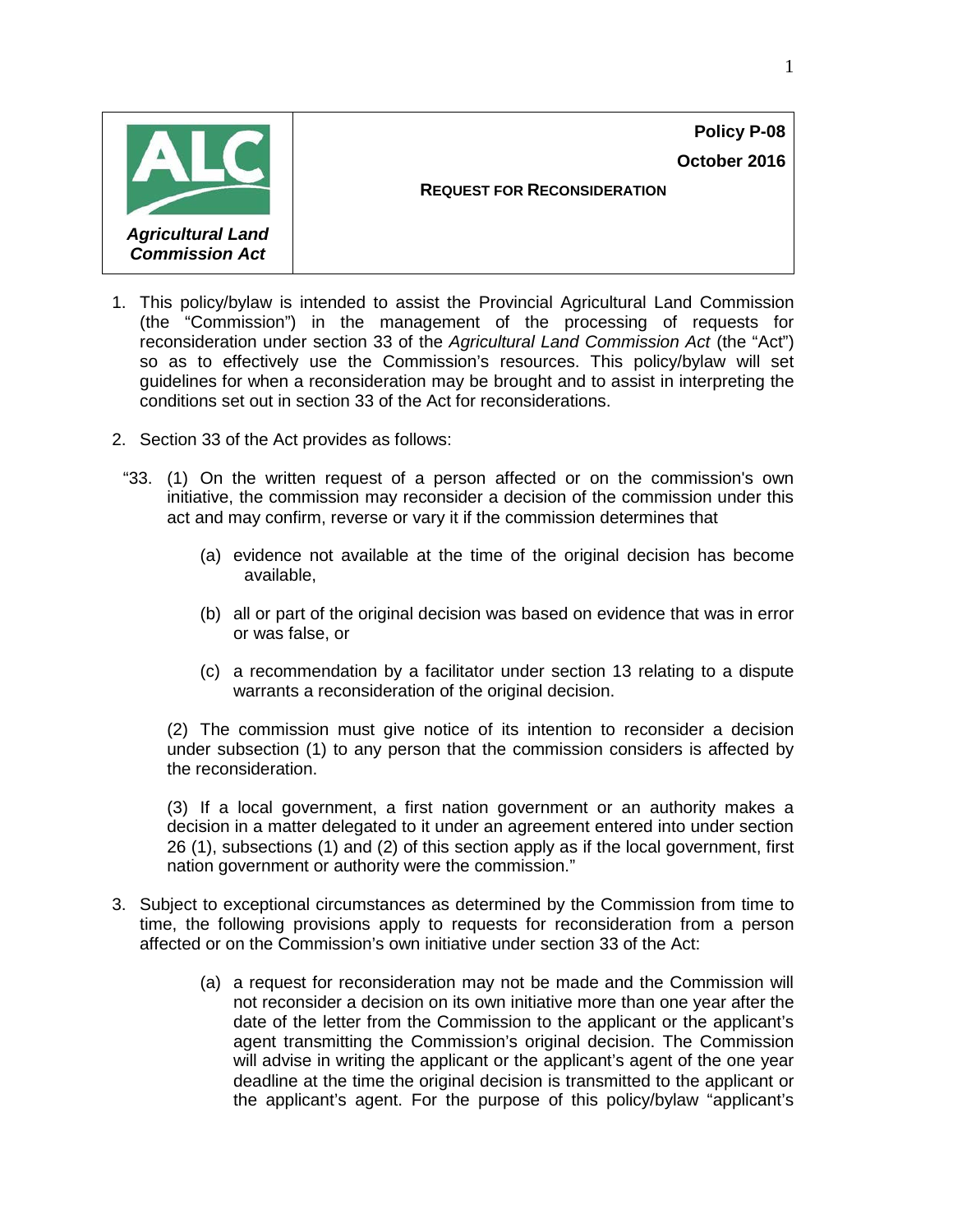agent" means the person shown as agent on the Commission's application form;

- (b) a request for reconsideration may not be made and the Commission will not reconsider a decision on its own initiative, despite paragraph (a) above, if the lands, or any part thereof, subject to the original decision, are at any time after the original decision by the Commission sold or otherwise alienated or disposed. For greater certainty, "alienated or disposed" includes the granting of a lease, license, other right of occupation or interest in the lands;
- (c) paragraphs (a) and (b) apply to all decisions of the Commission whether made before, on or after the date of this policy/bylaw.
- 4. In determining whether to reconsider a decision under section 33 (1)(a) of the Act, in respect of evidence not available at the time of the original decision that has become available, and subject to exceptional circumstances as determined by the Commission from time to time, the following will apply:
	- (a) a new or revised proposal, absent any new evidence that meets the requirements of paragraph (b) below, will not be reconsidered by the Commission;
	- (b) new evidence to qualify under section 33(1)(a) of the Act must be:
		- (i) brought forward by the applicant or other person affected at the earliest practical opportunity as determined by the Commission,
		- (ii) evidence that was not available at the time of the original decision and that could not have been obtained earlier through the exercise of reasonable diligence, and
		- (iii) must be, in the opinion of the Commission, relevant and have a reasonable probability that it will have a material and determining effect on the original decision;
	- (c) a request for reconsideration may not be made and the Commission will not reconsider a decision on its own initiative if the primary focus of the request or the reconsideration by the Commission on its own initiative is to have the Commission "re-weigh" or reconsider evidence previously submitted to the Commission in the original decision or to reargue the original decision.
- 5. Subject to exceptional circumstances as determined by the Commission from time to time, in determining whether to reconsider a decision under section 33(1)(b) of the Act where all or part of the original decision was based on evidence that was in error or was false, the Commission will not reconsider unless the error or falsity was significant or material enough such that there would be a reasonable probability that the error or falsity will have a material and determining effect on the original decision.